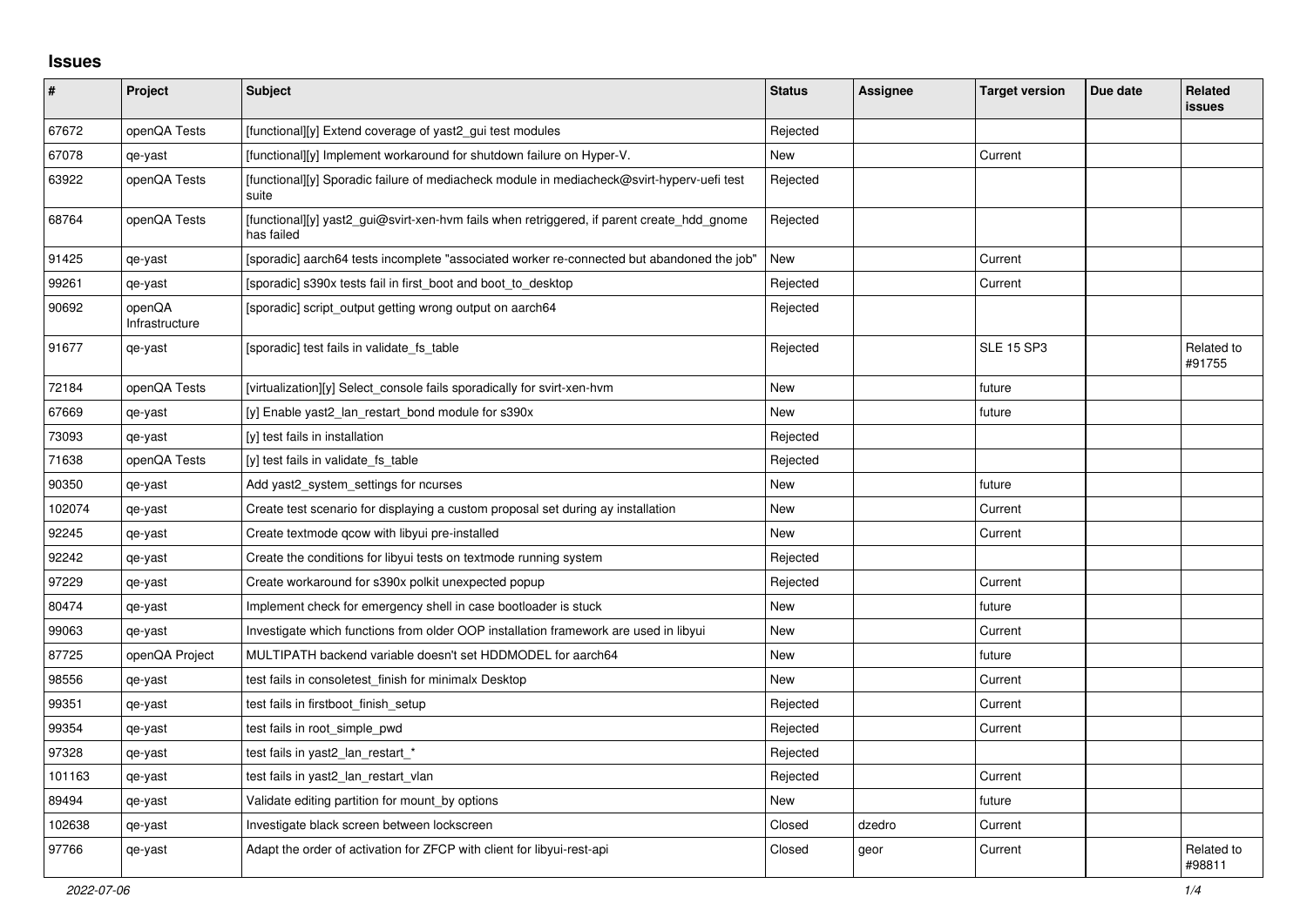| $\sharp$ | Project        | <b>Subject</b>                                                                               | <b>Status</b> | Assignee            | <b>Target version</b> | Due date | Related<br>issues                             |
|----------|----------------|----------------------------------------------------------------------------------------------|---------------|---------------------|-----------------------|----------|-----------------------------------------------|
| 97325    | qe-yast        | Collect logs in autoyast_reinstall when failing detecting disk after installation            | Closed        | geor                | Current               |          |                                               |
| 75424    | qe-yast        | [sporadic] test fails in force_scheduled_tasks                                               | Closed        | <b>JERiveraMoya</b> | SLE 15 SP3            |          |                                               |
| 97331    | qe-yast        | [timebox: 24h] Investigate failure in rebootmgr                                              | Closed        | JERiveraMoya        | Current               |          | Related to<br>#98832                          |
| 71116    | qe-yast        | [y] Add OpenQA test for OneClickInstall                                                      | Closed        | <b>JERiveraMoya</b> | <b>SLE 15 SP3</b>     |          |                                               |
| 73306    | qe-yast        | [y][timeboxed:20h] test fails in await install                                               | Blocked       | JERiveraMoya        | Current               |          |                                               |
| 80272    | qe-yast        | Adapt yast2_expert_partitioner (before: yast2_storage_ng) in ppc64le to use libyui           | Closed        | <b>JERiveraMoya</b> | <b>SLE 15 SP3</b>     |          | Blocked by<br>#80840                          |
| 95392    | qe-yast        | Expand functionality of prepare_profile module                                               | Closed        | <b>JERiveraMoya</b> | Current               |          |                                               |
| 93029    | qe-yast        | Implement test module for Product selection using LibyuiClient in YaST Job Group             | Closed        | JERiveraMoya        | <b>SLE 15 SP3</b>     |          |                                               |
| 97760    | qe-yast        | Rewrite workaround for scrolling for bsc#1189550                                             | Closed        | <b>JERiveraMoya</b> | Current               |          |                                               |
| 97319    | qe-yast        | tests fail for ppc installation at different points                                          | Closed        | <b>JERiveraMoya</b> | Current               |          |                                               |
| 102515   | qe-yast        | validate_self_update greps only in /var/log/y2log and misses compressed logs                 | Closed        | <b>JERiveraMova</b> | Current               |          |                                               |
| 73096    | qe-yast        | [sporadic] msdos test fails in validate_fs_table                                             | Rejected      | JRivrain            | <b>SLE 15 SP3</b>     |          |                                               |
| 73474    | qe-yast        | Add more modules to yast2_firstboot                                                          | Closed        | JRivrain            | <b>SLE 15 SP3</b>     |          |                                               |
| 80206    | qe-yast        | Adjust msdos scenario for the UI changes in the Expert Partitioner                           | Closed        | JRivrain            | <b>SLE 15 SP3</b>     |          |                                               |
| 93641    | qe-yast        | Create schedules for opensuse test suites                                                    | Closed        | JRivrain            | <b>SLE 15 SP3</b>     |          | Related to<br>#94069,<br>Related to<br>#92479 |
| 73471    | qe-yast        | Enable yast2_firstboot in textmode                                                           | Closed        | JRivrain            | <b>SLE 15 SP3</b>     |          |                                               |
| 73477    | qe-yast        | Modify firstboot configuration for yast2_firstboot_custom                                    | Closed        | JRivrain            | <b>SLE 15 SP3</b>     |          |                                               |
| 62243    | openQA Project | After latest updates, openQA has problematic behavior on Dell Precision 5810                 | Resolved      | okurz               | Done                  |          | Related to<br>#62015,<br>Copied to<br>#62567  |
| 63460    | openQA Tests   | serial console stopped working on hyperv                                                     | Rejected      | okurz               |                       |          |                                               |
| 81310    | qe-yast        | [sporadic][timeboxed:10h] test fails in mediacheck on svirt uefi                             | Resolved      | oorlov              | future                |          |                                               |
| 87646    | qe-yast        | Create autoyast test using btrfs quota limit                                                 | Closed        | oorlov              | <b>SLE 15 SP3</b>     |          |                                               |
| 91830    | qe-yast        | Investigate if a change of DH version for TLS negotiation can fix 'remote_controller' module | Resolved      | oorlov              | <b>SLE 15 SP3</b>     |          |                                               |
| 76885    | qe-yast        | Unit test for yast2-metapackage-handler OneClickInstallWorkerFunction.rb (part I)            | Resolved      | oorlov              | <b>SLE 15 SP3</b>     |          |                                               |
| 101370   | qe-yast        | test fails in yast2_firewall due to recent modification the interface zone                   | Blocked       | rainerkoenig        | Current               |          |                                               |
| 80210    | openQA Tests   | [ppc64le] ppc64le-hmc tests fail in bootloader_start                                         | Rejected      | riafarov            |                       |          |                                               |
| 89932    | qe-yast        | [sporadic] stabilize partitioning_firstdisk                                                  | Closed        | riafarov            | <b>SLE 15 SP3</b>     |          |                                               |
| 80276    | qe-yast        | [sporadic][timeboxed:12h] autoyast_reinstall@s390x-kvm-sle12 fails in installation           | Closed        | riafarov            | <b>SLE 15 SP3</b>     |          |                                               |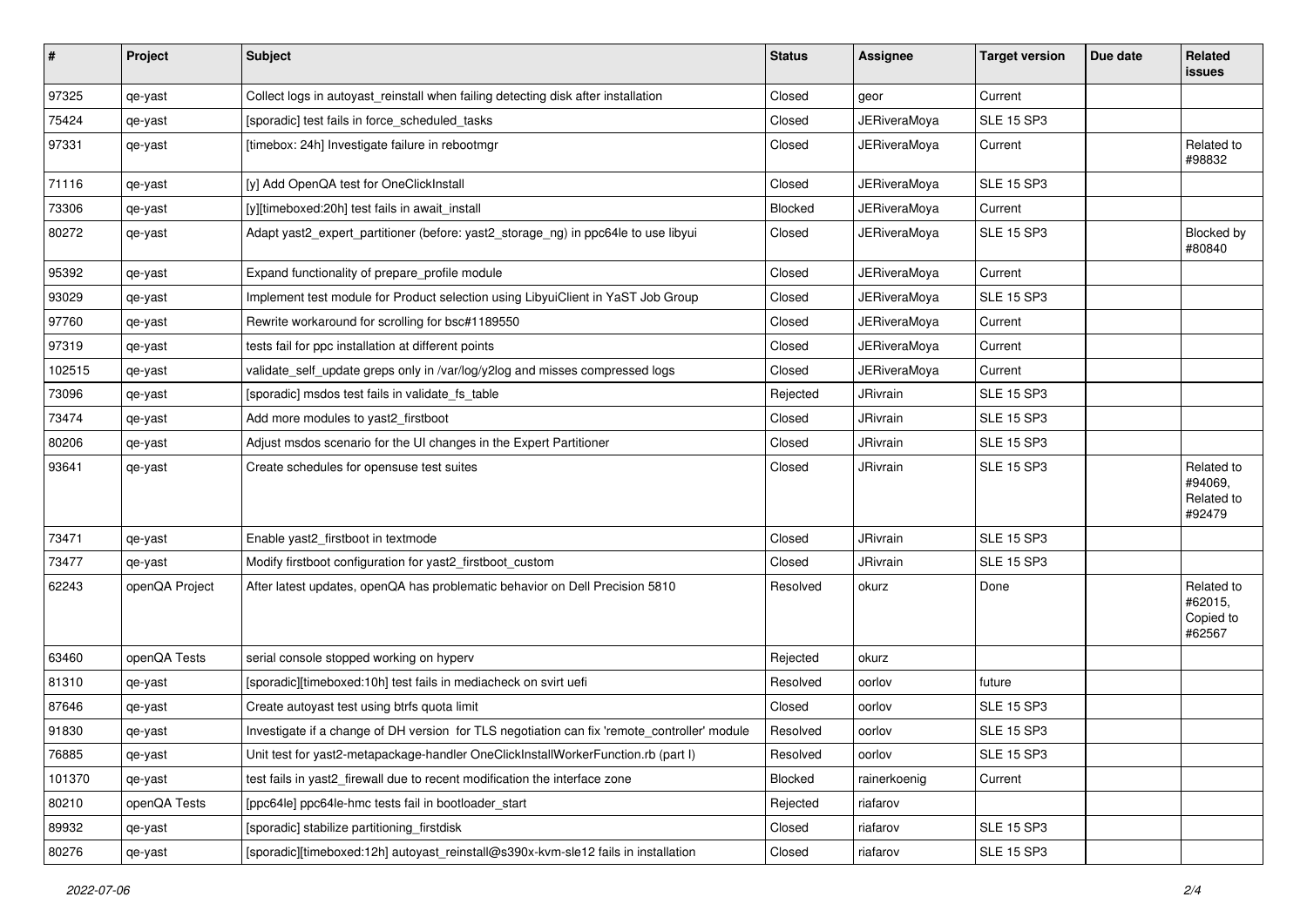| $\pmb{\#}$ | Project        | <b>Subject</b>                                                                                          | <b>Status</b> | Assignee         | <b>Target version</b> | Due date   | Related<br><b>issues</b>                                                                           |
|------------|----------------|---------------------------------------------------------------------------------------------------------|---------------|------------------|-----------------------|------------|----------------------------------------------------------------------------------------------------|
| 91350      | qe-yast        | [timeboxed:16h][sporadic] test fails in verify_undelete_snapshots                                       | Closed        | riafarov         | <b>SLE 15 SP3</b>     |            |                                                                                                    |
| 69658      | openQA Tests   | [y] test fails in yast2_control_center                                                                  | Resolved      | riafarov         | <b>SLE 15 SP3</b>     |            |                                                                                                    |
| 80212      | qe-yast        | Adjust cryptivm scenario for the UI changes in the Expert Partitioner                                   | Rejected      | riafarov         | <b>SLE 15 SP3</b>     |            |                                                                                                    |
| 80204      | qe-yast        | Adjust lvm+resize_root scenario for the UI changes in the Expert Partitioner                            | Closed        | riafarov         | <b>SLE 15 SP3</b>     |            |                                                                                                    |
| 73642      | qe-yast        | Modify allmodules+allpatterns+registration test suite                                                   | Closed        | riafarov         | <b>SLE 15 SP3</b>     |            | Related to<br>#73645                                                                               |
| 73363      | qe-yast        | sporadic failure for btrfs_libstorage-ng@64bit-ipmi                                                     | Closed        | riafarov         | <b>SLE 15 SP3</b>     |            |                                                                                                    |
| 80220      | qe-yast        | test choses wrong product for installation                                                              | Rejected      | riafarov         | <b>SLE 15 SP3</b>     |            |                                                                                                    |
| 81248      | qe-yast        | test fails in snapshots small root on aarch64                                                           | Rejected      | riafarov         | <b>SLE 15 SP3</b>     |            |                                                                                                    |
| 91136      | qe-yast        | Textmode test suite fails for s390x-kvm                                                                 | Rejected      | riafarov         | <b>SLE 15 SP3</b>     |            |                                                                                                    |
| 91130      | qe-yast        | Use libyui for btrfs_libstorage-ng ipmi and zVM                                                         | Closed        | riafarov         | <b>SLE 15 SP3</b>     |            |                                                                                                    |
| 97709      | qe-yast        | [sporadic] accept_timezone_configuration fails to navigate next screen                                  | Closed        | syrianidou_sofia | Current               |            |                                                                                                    |
| 88480      | qe-yast        | [sporadic] boot encrypt doesn't unlock encrypted disk for cryptlym@ppc64le                              | Closed        | syrianidou sofia | <b>SLE 15 SP3</b>     |            |                                                                                                    |
| 71122      | qe-yast        | [y][timeboxed:12h] Organize and open tickets for yast-matepackage-handler unit test                     | Resolved      | syrianidou sofia | <b>SLE 15 SP3</b>     |            |                                                                                                    |
| 69634      | qe-yast        | [y][timeboxed:24h] Add unit test for yast-metapackage-handler                                           | Resolved      | syrianidou sofia | future                |            |                                                                                                    |
| 80216      | qe-yast        | Adjust home encrypted scenario for the UI changes in the Expert Partitioner                             | Resolved      | syrianidou sofia | <b>SLE 15 SP3</b>     |            |                                                                                                    |
| 95551      | qe-yast        | autologin_yast test fails in first_boot                                                                 | Closed        | syrianidou sofia | Current               |            |                                                                                                    |
| 93411      | qe-yast        | Create test cases for Language, Keyboard and Product Selection                                          | Closed        | syrianidou sofia | <b>SLE 15 SP3</b>     |            |                                                                                                    |
| 90851      | qe-yast        | SLE 15 SP3 Release Candidate 2 exploratory testing                                                      | Resolved      | syrianidou_sofia |                       |            |                                                                                                    |
| 95542      | qe-yast        | test fails in yast2_kdump                                                                               | Closed        | syrianidou_sofia | Current               |            |                                                                                                    |
| 76879      | qe-yast        | Unit test for yast2-metapackage-handler OneClickInstall.rb (part I)                                     | Resolved      | syrianidou sofia | <b>SLE 15 SP3</b>     |            |                                                                                                    |
| 76882      | qe-yast        | Unit test for yast2-metapackage-handler OneClickInstall.rb (part II)                                    | Resolved      | syrianidou sofia | future                |            |                                                                                                    |
| 76888      | qe-yast        | Unit test for yast2-metapackage-handler OneClickInstallWorkerFunction.rb (part II)                      | Closed        | syrianidou sofia | <b>SLE 15 SP3</b>     |            |                                                                                                    |
| 93032      | qe-yast        | Use accept license module with libyui-rest-api in all test suites in YaST, TW and Leap 15<br>Job Groups | Closed        | syrianidou sofia | <b>SLE 15 SP3</b>     |            |                                                                                                    |
| 69754      | openQA Tests   | [y][u] tests fail in bootloader_start for ppc64le - PowerVM workers not available                       | Resolved      | szarate          | <b>SLE 15 SP3</b>     |            | Related to<br>#69406,<br>Related to<br>#68980,<br>Related to<br>#68977, Has<br>duplicate<br>#70474 |
| 69313      | openQA Project | When using refspec for ppc for a particular job, PRODUCTDIR is set wrong                                | Resolved      | Xiaojing_liu     | Ready                 |            |                                                                                                    |
| 64204      | openQA Tests   | [functional][y] test fails in yast2 lan restart                                                         | Resolved      | syrianidou sofia |                       | 2020-03-10 |                                                                                                    |